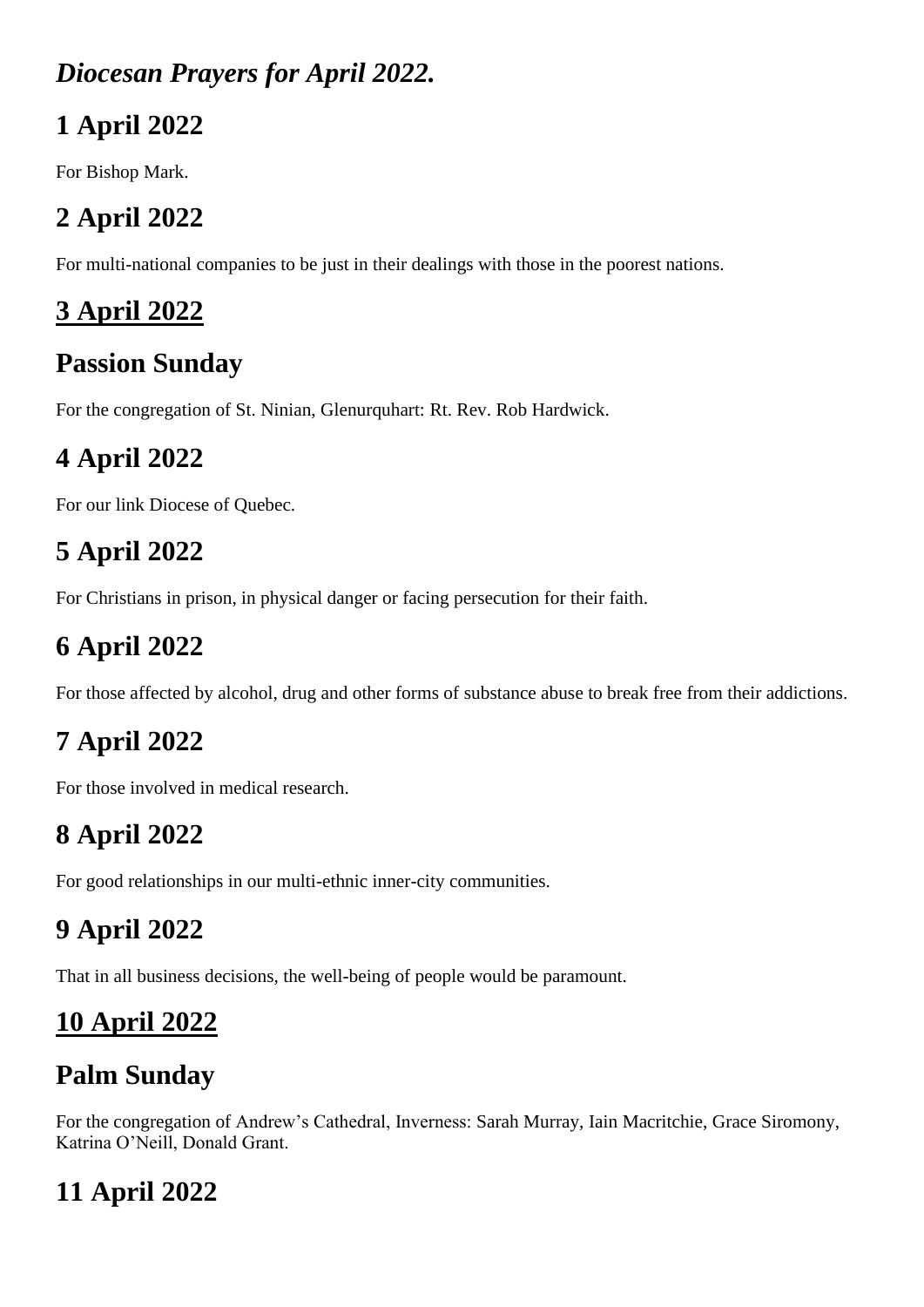#### **Monday of Holy Week**

For the millions of people displaced by the war in Ukraine.

#### **12 April 2022**

#### **Tuesday of Holy Week**

As Jesus cleansed the Temple, for the cleansing in our society of all that is impure and self-seeking.

#### **13 April 2022**

#### **Wednesday of Holy Week**

For all who suffer as a result of war.

#### **14 April 2022**

#### **Maundy Thursday**

For each of us to grow in servanthood.

### **15 April 2022**

#### **Good Friday**

For all those whose faith is being tested through trials and suffering.

#### **16 April 2022**

#### **Holy Saturday**

For those in the darkness of bereavement or disappointment.

#### **17 April 2022**

#### **Easter Day**

For the congregation of St. Maelrhubha, Poolewe; Heather Widdows. Overseen by Michael Last.

## **18 April 2022**

We thank God for the new life we enjoy in Christ.

## **19 April 2022**

For renewed spiritual energy in our churches.